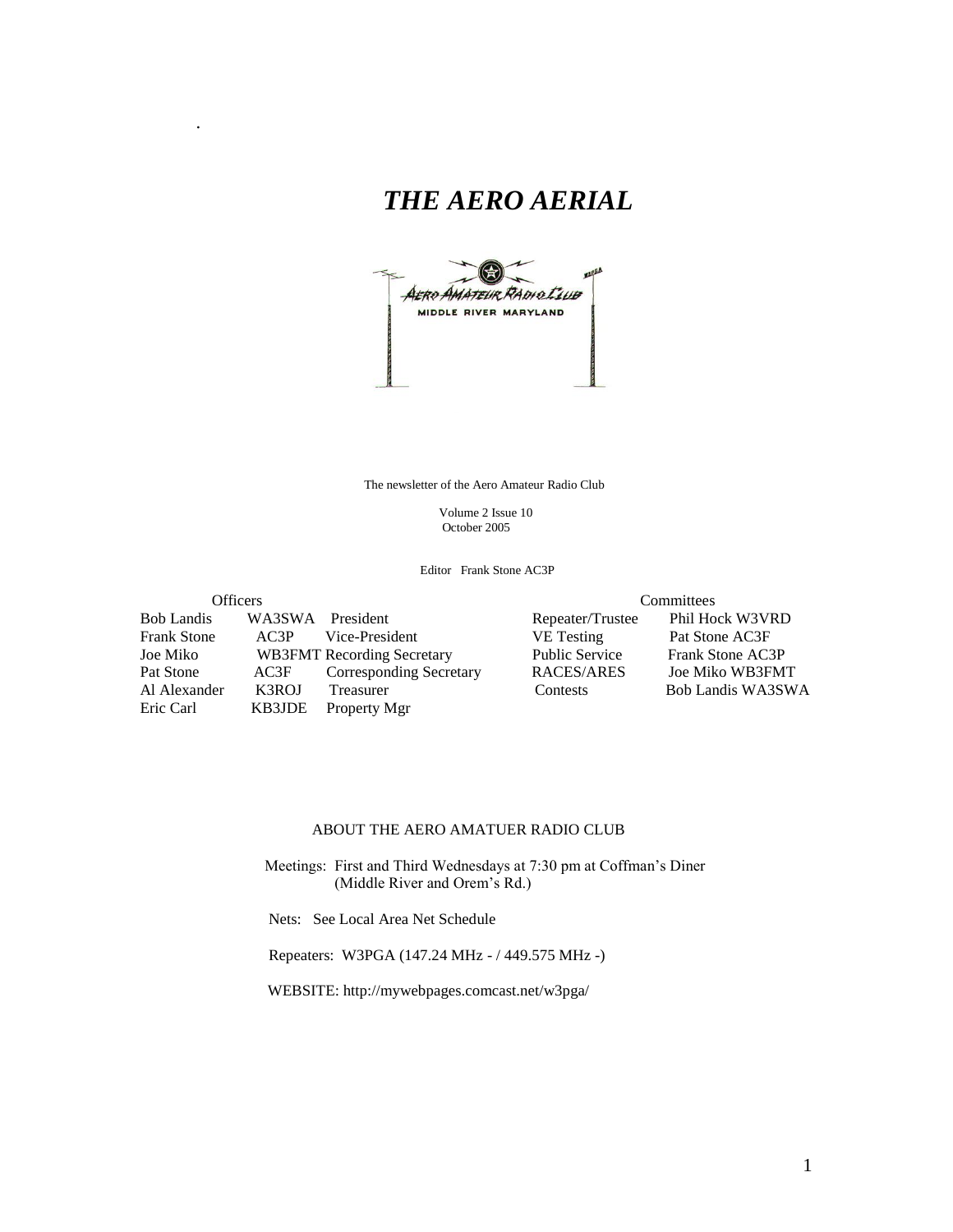#### **LOCAL AREA NETS**

| Day         | Time                      |         | <b>Frequency (MHz) NET NAME</b>   |
|-------------|---------------------------|---------|-----------------------------------|
| Daily       | $9 - 10$ am               | 147.03  | <b>ORIOLE</b> Net                 |
| Daily       | $6 - 6:30$ pm             | 3.920   | Maryland Emergency Phone Net      |
| Daily       | $6:30 - 7$ pm             | 146.670 | <b>Baltimore Traffic Net</b>      |
| Daily       | 7 pm and 10 pm            | 3.643   | Maryland/DC/Delaware Traffic Net  |
| <b>MTTF</b> | 7 pm                      | 146.505 | <b>AERO</b> Code Practice Net     |
| $1st$ Tues  | $7:30 \text{ pm}$         | 145.330 | <b>Baltimore ARES Net</b>         |
| $2nd$ Tues  |                           | 146.670 | <b>Baltimore County RACES Net</b> |
| $2nd$ Wed.  | $7:30 \text{ pm}$<br>8 pm | 28.445  | <b>AERO ARC Net</b>               |
| $4th$ Wed   | 8 pm                      | 147.240 | <b>AERO ARC Net</b>               |
| $5th$ Wed.  | 8 pm                      | 449.575 | <b>AERO ARC Net</b>               |

## **FCC Sets Filing Deadlines**

The FCC has set the filing deadlines for NPRM [WT Docket 05-235.](http://us.f540.mail.yahoo.com/ym/Compose?DMid=7882_60136231_3723_471_974_0_42747_1815_1867851211&YY=85315&inc=25&order=down&sort=date&pos=0&view=a&head=&box=Draft) This is the proposal to eliminate the code test, Element 1 from the exam.

The date for comments is October 31, 2005. The date for replies is November 14.

Comments can be made online at the FCC Web Page [http://www.fcc.gov/cgb/ecfs/.](http://www.fcc.gov/cgb/ecfs/)

On a related note, if the code test is eliminated, it will have no effect on current licensees. Codeless Techs will still have to take the General exam for HF privileges and Advanced will still be required to take the Extra exam for those additional privileges.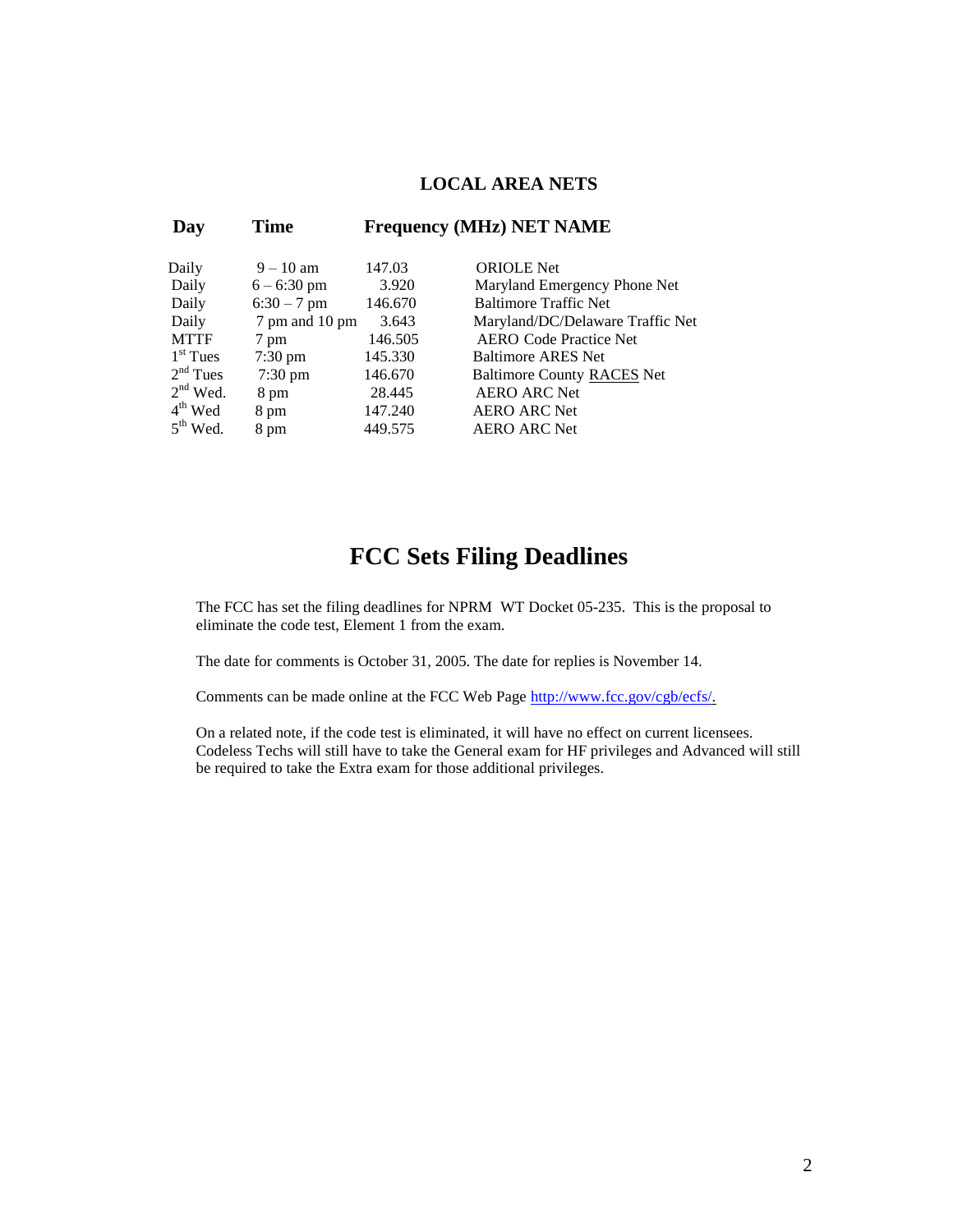#### **` Katrina**



By now everyone knows of the events that devastated the Gulf Coast States in September. Category 4 Hurricane Katrina slammed into Louisiana, Mississippi and Alabama, destroying thousands of homes and obliterating the infrastructure.

Before the hurricane even made landfall the Hurricane Watch Net on 14.325 MHz and the Maritime Mobile Net on 14.300 MHz. were monitoring the storm and sending out warnings.

After the storm made landfall communications in and out of the Gulf States area was virtually non-existent. Except for the hams.

Almost immediately the Salvation Army's SATERN net was on the air on 14.265 MHz. looking for people in the effected areas. There were emergency nets on 7.290 MHz and 7.265 MHz. as well joined by a number of ARES/NTS links on 75 meters.

In several cases the requests for emergency help became so numerous that the usual Health and Welfare message handling had to be put aside to render real-time assistance. In several instances the SATERN operators were relaying messages from people stranded on roofs or in attics to the Coast Guard for search and rescue missions. The net operators began referring check-ins with H&W traffic to their webpage to fill out a form.

KATRINA even touched the AERO club.

On the Wednesday after the 440 net, Frank, AC3P received a phone call from a lady in Baltimore. She was frantic to find her relatives in Biloxi. She said that she heard that the best way to get a message into the area was to find a ham radio operator. She did a search on the WEB and found the Aero Club with the phone number regarding the test sessions.

Frank took her information, stressing that due to the situation in the area; there could be no guarantees of success. He then posted the information about the family on the SATERN Net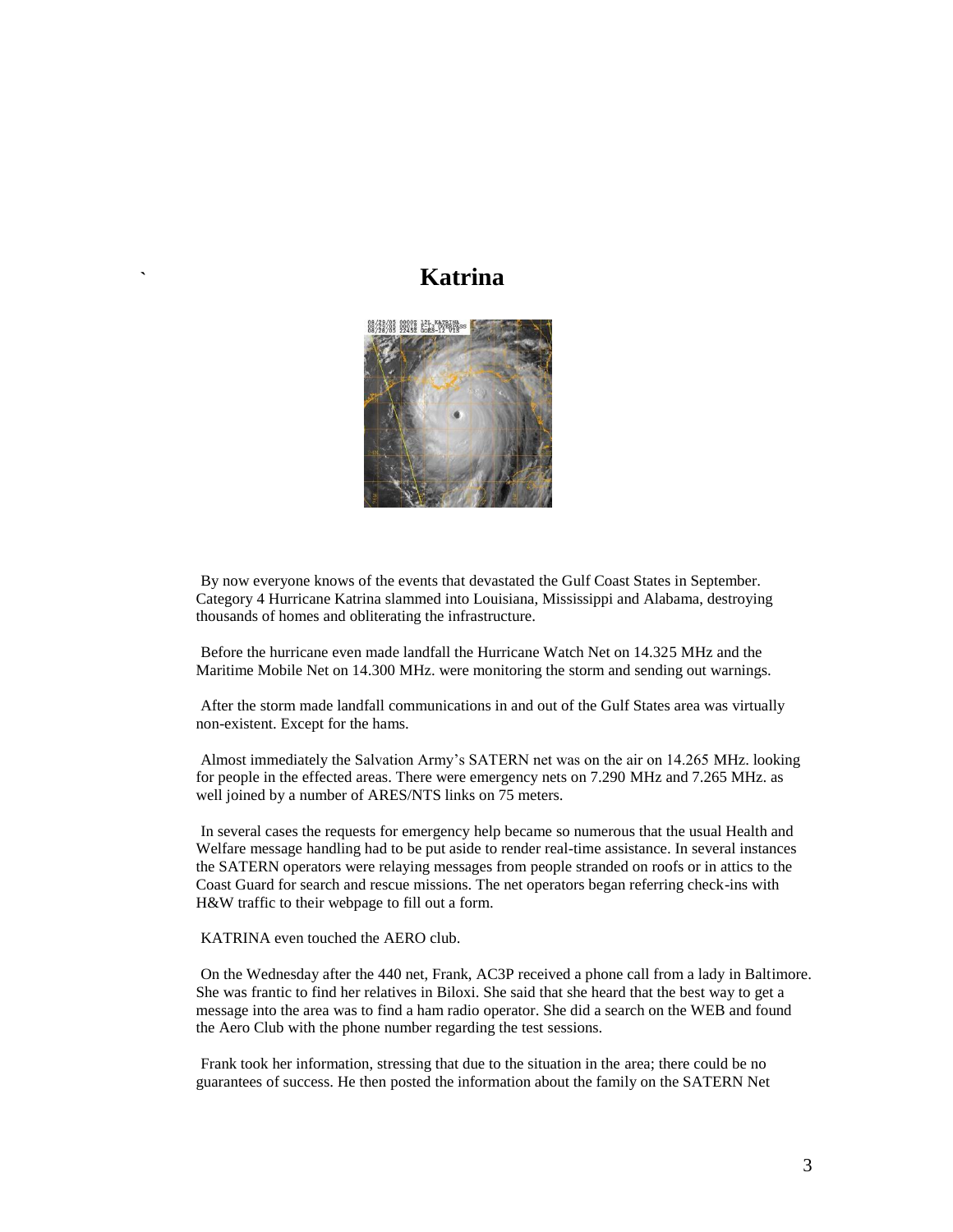webpage since the 75 meter signals were too weak for a direct contact to the Gulf States ARES Net on 3873 kHz.

The next day Frank was preparing to send the same message on the Baltimore Traffic Net when he received an e-mail from the lady in Baltimore. She said that her family had contacted her and they were ok.

Over the weekend another request came into AC3P via WINLINK. This one was from hams in France who were requested by their government to learn the condition of some French citizens in Gulfport. Again Frank posted this request on the SATERN site but there was no feedback about these people.

As of this writing the radio nets are still going on. The ARRL is compiling a list of volunteers willing to deploy to some 200 Red Cross Shelters over several states. <http://katrina.ab2m.net/> or http://www.arrl.org/FandES/field/agencies/

The end is nowhere in sight and Ophelia is off the Carolina coast.

#### **Hurricane Katrina HF Response and Recovery Frequencies**

**\*\*\* Listen only, do not key-up or request information \*\*\***

**\*\*\* Type-accepted equipment & US FCC license are required to transmit on Red Cross frequencies**

**02802.4 USB American Red Cross Disaster (F-91) \*\* 03171.4 USB American Red Cross Disaster (F-92) \*\***

**05136.4 USB American Red Cross Disaster (F-93) \*\***

**05141.4 USB American Red Cross Disaster (F-94) \*\***

**05211.0 USB FEMA**

**05236.0 USB SHARES Coordination Network (nationwide HF voice coordination)**

**06859.5 USB American Red Cross Disaster (F-95) \*\***

**07507.0 USB USN/USCG hurricane net (pri)**

**07550.5 USB American Red Cross Disaster (F-96 - primary) \*\***

**07698.5 USB American Red Cross Disaster (F-97) \*\***

**09380.0 USB USN/USCG hurricane net (sec)**

**10493.0 USB FEMA**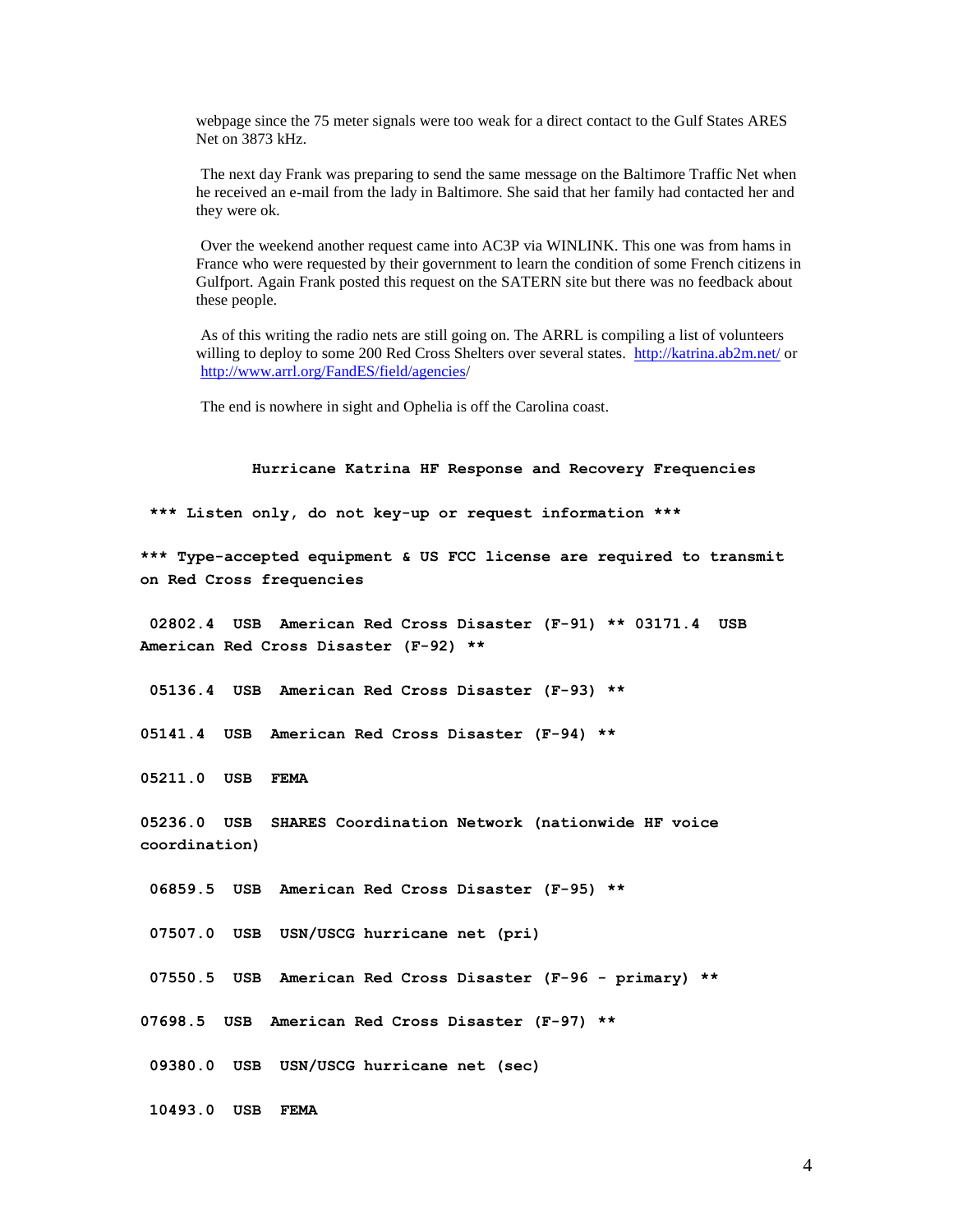**14396.5 USB SHARES Coordination Network (nationwide HF voice coordination)**

#### **AMATEUR HIGH-FREQUENCY GULF COAST HURRICANE NETS**

- **03845.0 LSB Gulf Coast West Hurricane**
- **03862.5 LSB Mississippi Section Traffic**
- **03873.0 LSB Central Gulf Coast Hurricane**
- **03873.0 LSB Louisiana RACES Emergency (night)**
- **03873.0 LSB Texas RACES Emergency (night)**
- **03873.0 LSB Mississippi RACES Emergency**
- **03910.0 LSB Mississippi RACES**
- **03910.0 LSB Louisiana Traffic**
- **03923.0 LSB Mississippi RACES**
- **03925.0 LSB Central Gulf Coast Hurricane**
- **03925.0 LSB Louisiana Emergency (altn)**
- **03935.0 LSB Central Gulf Coast Hurricane**
- **03935.0 LSB Louisiana ARES (health & welfare)**
- **03935.0 LSB Texas ARES (health & welfare)**
- **03935.0 LSB Mississippi ARES (health & welfare)**
- **03935.0 LSB Alabama Emergency**
- **03940.0 LSB Southern Florida Emergency**
- **03950.0 LSB Northern Florida Emergency**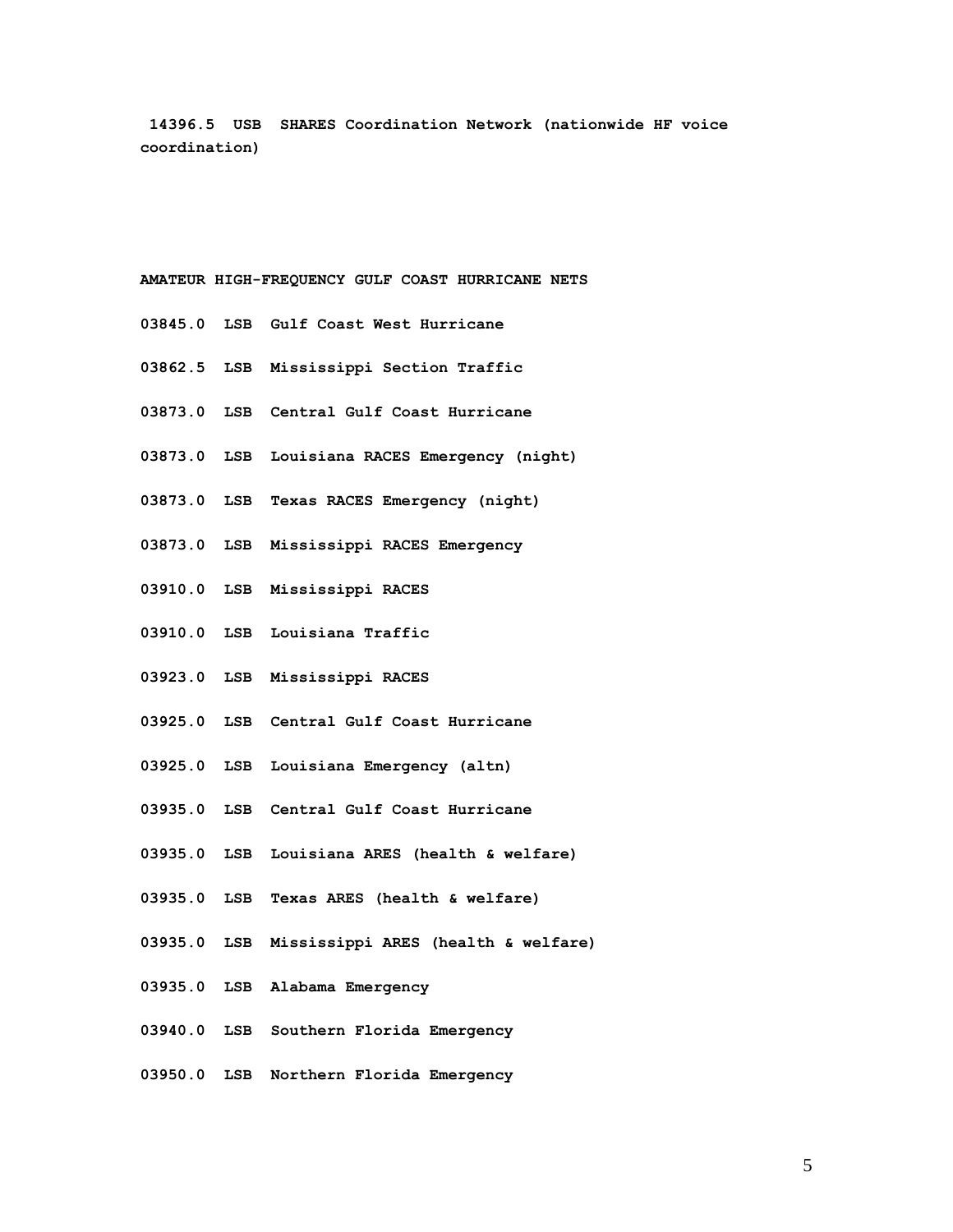- **03955.0 LSB South Texas Emergency**
- **03965.0 LSB Alabama Emergency (altn)**
- **03967.0 LSB Gulf Coast (outgoing traffic)**
- **03975.0 LSB Texas RACES**
- **03993.5 LSB Gulf Coast (health & welfare)**
- **03995.0 LSB Gulf Coast Wx**
- **07225.0 LSB Central Gulf Coast Hurricane**
- **07235.0 LSB Louisiana Emergency**
- **07235.0 LSB Central Gulf Coast Hurricane**
- **07235.0 LSB Louisiana Emergency**
- **07240.0 LSB American Red Cross US Gulf Coast Disaster**
- **07240.0 LSB Texas Emergency**
- **07243.0 LSB Alabama Emergency**
- **07245.0 LSB Southern Louisiana**
- **07248.0 LSB Texas RACES**
- **07250.0 LSB Texas Emergency**
- **07260.0 LSB Gulf Coast West Hurricane**
- **07264.0 LSB Gulf Coast (health & welfare)**
- **07265.0 LSB Salvation Army Team Emergency Radio (SATERN) (altn)**
- **07273.0 LSB Texas RACES (altn)**
- **07280.0 LSB NTS Region 5**
- **07280.0 LSB Louisiana Emergency (altn)**
- **07283.0 LSB Gulf Coast (outgoing only)**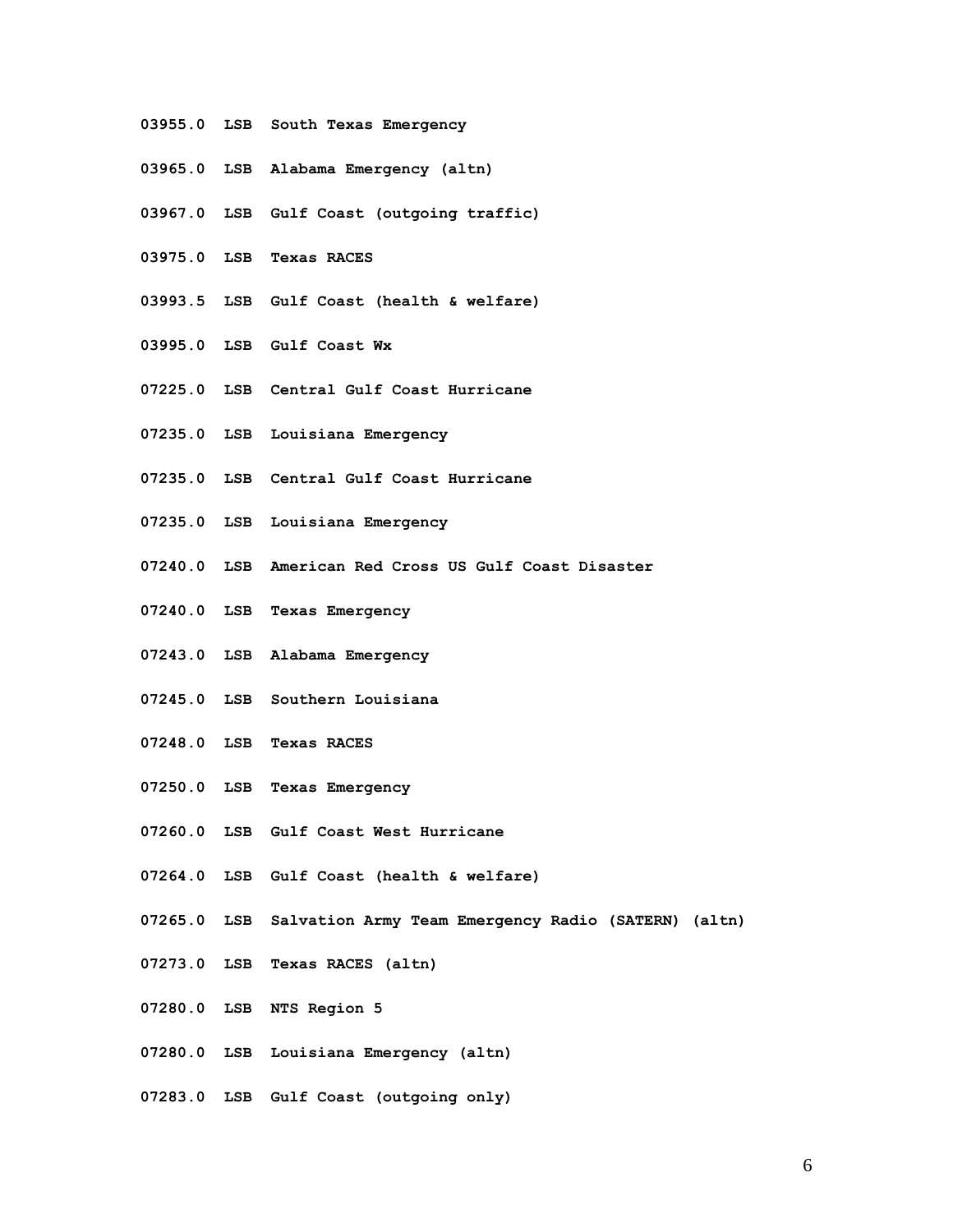- **07285.0 LSB West Gulf RACES Emergency (day)**
- **07285.0 LSB Louisiana A RACES Emergency (day)**
- **07285.0 LSB Mississippi RACES Emergency**
- **07285.0 LSB Texas RACES Emergency (day)**
- **07290.0 LSB Central Gulf Coast Hurricane**
- **07290.0 LSB Gulf Coast Wx**
- **07290.0 LSB Texas ARES (health & welfare)**
- **07290.0 LSB Louisiana ARES (health & welfare) (day)**
- **07290.0 LSB Texas ARES (health & welfare)**
- **07290.0 LSB Mississippi ARES (health & welfare)**
- **14265.0 USB SATERN (health & welfare)**
- **14300.0 USB Intercontinental Traffic**
- **14300.0 USB Maritime Mobile Service**
- **14303.0 USB International Assistance & Traffic**
- **14313.0 USB Intercontinental Traffic (altn)**
- **14313.0 USB Maritime Mobile Service (altn)**
- **14316.0 USB Health & Welfare**
- **14320.0 USB Health & Welfare**
- **14325.0 USB Hurricane Watch (Amateur-to-National Hurricane Center)**
- **14340.0 USB Louisiana (1900)**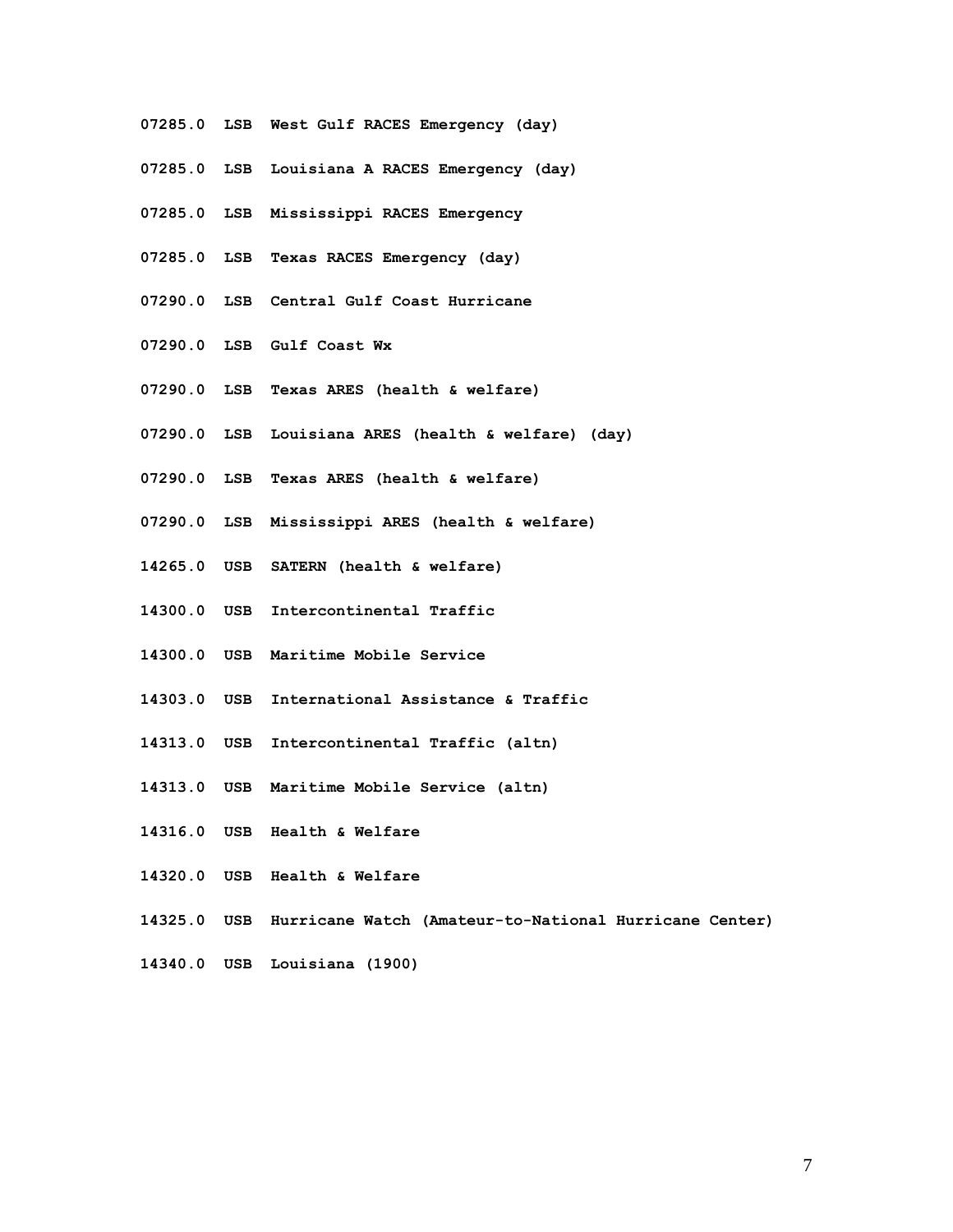#### **Station Activities**

K3ROJ and WA3SWA traveled to the wilds of West Virginia to put W3PGA/8 on the air for the September VHF Contest. W3JEH made in a rare appearance at Coffman's.

# **Net Reports**

 *By WB3FMT*

 Two Meter Net: Check-ins: WB3FMT (NCS), WA3TAD, AC3P, KB3KRW, KB3KRV, KB3JDE, K3ROJ, W3VRD, W3JEH, KB3JVP, WA3TOY, AC3F

70 Centimeter Net: AC3P (NCS) W3VRD, K3ROJ, KB3KRW, KB3JDE

10 Meter net: Check-ins: WB3FMT (NCS) AC3P KB3BRW

## **ARES/RACES**

September kicked off another COMEX drill season. AC3P KB3JDE and WB3FMT were back in the fray with the first drill on Sept. 13.

The 2005 Simulated Emergency Test is scheduled for October 1. This is annual ARES sponsored nationwide drill.

For more details contact Joe, WB3FMT.

## **Public Service**

October has two opportunities for public service.

The first is The Baltimore Marathon. This one is sponsored by BRATS and takes place on October 15. Contact Ian [N3CVA@hotmail.com](mailto:N3CVA@hotmail.com) to volunteer.

The second event is the ADA Baltimore Walk. Aero coordinates comms for this one. Contact Frank  $ac3p@arrl.net$  to volunteer.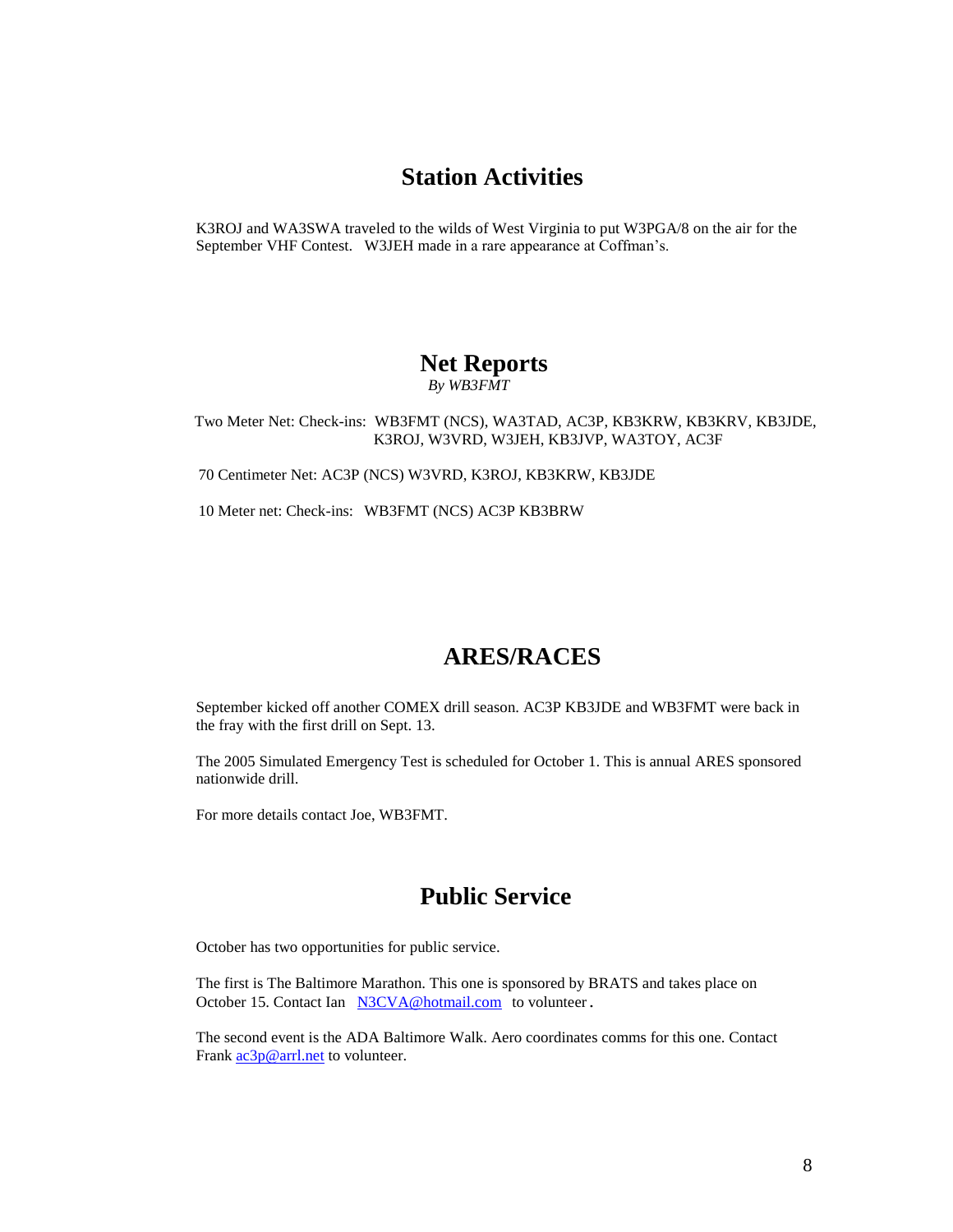# **This Month in Aero Club History -**

*By WB3FMT*

## **55 Year Ago - 1950**

.

| October 11, 1950                                                                                                                                                                             | Pete made a motion that an associate membership<br>be adopted. Walt seconded the motion.                                                                    |  |  |  |
|----------------------------------------------------------------------------------------------------------------------------------------------------------------------------------------------|-------------------------------------------------------------------------------------------------------------------------------------------------------------|--|--|--|
| October 24, 1950                                                                                                                                                                             | John B. Cooper gave a very fine talk on Civilian<br>Defense. Pete proposed that an associate member is<br>one that is not a member of the (Martin) company. |  |  |  |
| 50 Years Ago<br><b>1955</b>                                                                                                                                                                  |                                                                                                                                                             |  |  |  |
| October 5, 1955                                                                                                                                                                              | Ham fest to be held at Gaithersburg, Mad next<br>Sunday near Ashton.                                                                                        |  |  |  |
|                                                                                                                                                                                              | October 12, 1955 Pete reported that the club's transmitter needs a new<br>75 watt 50K bleed resistor.                                                       |  |  |  |
|                                                                                                                                                                                              | October 19, 1955 Glen L Martins needs to borrow the club generator<br>to be use on a parade float for lighting.                                             |  |  |  |
| 35Years Ago - 1970                                                                                                                                                                           |                                                                                                                                                             |  |  |  |
| October 22, 1970                                                                                                                                                                             | Phil Hock explained the problem with AM station<br>WFBR when station WITH picked up their signal<br>and radiated it on side of their program signal.        |  |  |  |
| 25 Years Ago – 1980                                                                                                                                                                          |                                                                                                                                                             |  |  |  |
| October 22, 1980<br>September 13-14 VHF contest results Aero ARC<br>had 6,336 points. Joe Donate reports that sunspot activities<br>in now very high and should effect radio communications. |                                                                                                                                                             |  |  |  |
| 15 Years Ago - 1990<br>October 3, 1990                                                                                                                                                       | Meeting there's a plan to move the meeting from<br>KHS to Coffman's because of the inability to get<br>into the school                                      |  |  |  |
| 5 Years Ago - 2000                                                                                                                                                                           |                                                                                                                                                             |  |  |  |
| October 4, 2000                                                                                                                                                                              | The Club sign was approved by the members, ask<br>that the following to be added "Since 1946"                                                               |  |  |  |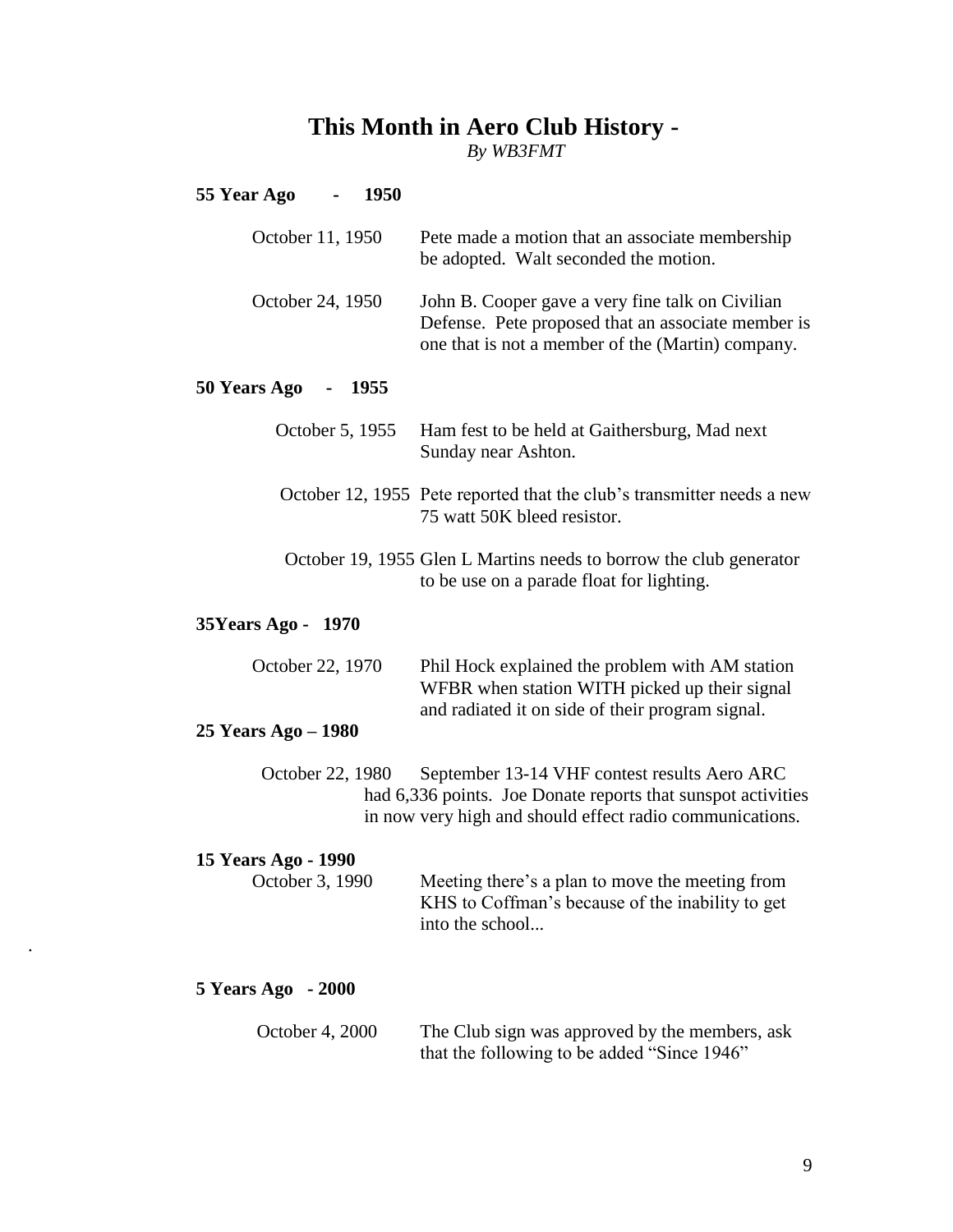## **Product Review**

#### **High Sierra Ricochet**



How many of us have difficulty hearing that mobile rig over the background noise of the road? With the design of today's vehicles there is little space to mount a rig in a way that allows the speaker to be free of obstruction.

Over the years I have tried various methods to hear the audio from a rig in the car. Sometimes I would use an external speaker. Other times I tried a cassette player adapter. I have even wired a rig directly to the speakers of a 1973 Ford Torino.

Recently I came across an ad in QST for the High Sierra Richochet.

The Ricochet is a mini FM transmitter that sends the transceiver audio through a vehicle's FM Stereo receiver to be played through the car audio system. It can be powered from a 12 volt source or 2 AAA batteries and transmits on one of two channels, 87.9 or 88.7 MHz.

This little transmitter was primarily designed for use with an ICOM -706 and comes with a cable to draw power directly form the 706 accessory power port. However it can be used with other radios.

Initially I set the Ricochet up with a 706 in a Blazer. I attached the patch cord to the headphones connector and powered it from the vehicle accessory outlet. I found it easier on the ear to monitor HF through the car audio system, but on VHF FM there was a pickup of alternator whine. By switching to AAA batteries the whine is virtually eliminated.

Since then I moved the Ricochet over to another vehicle to use with the Yaesu FT-8900. The audio sounds good although the drive from the 8900 must be kept low to prevent audio distortion.

At a cost of \$50 I found the Ricochet to be quite good for monitoring the bands while mobiling. The only draw-back is that with the Ricochet active, you can't listen to the broadcast radio.